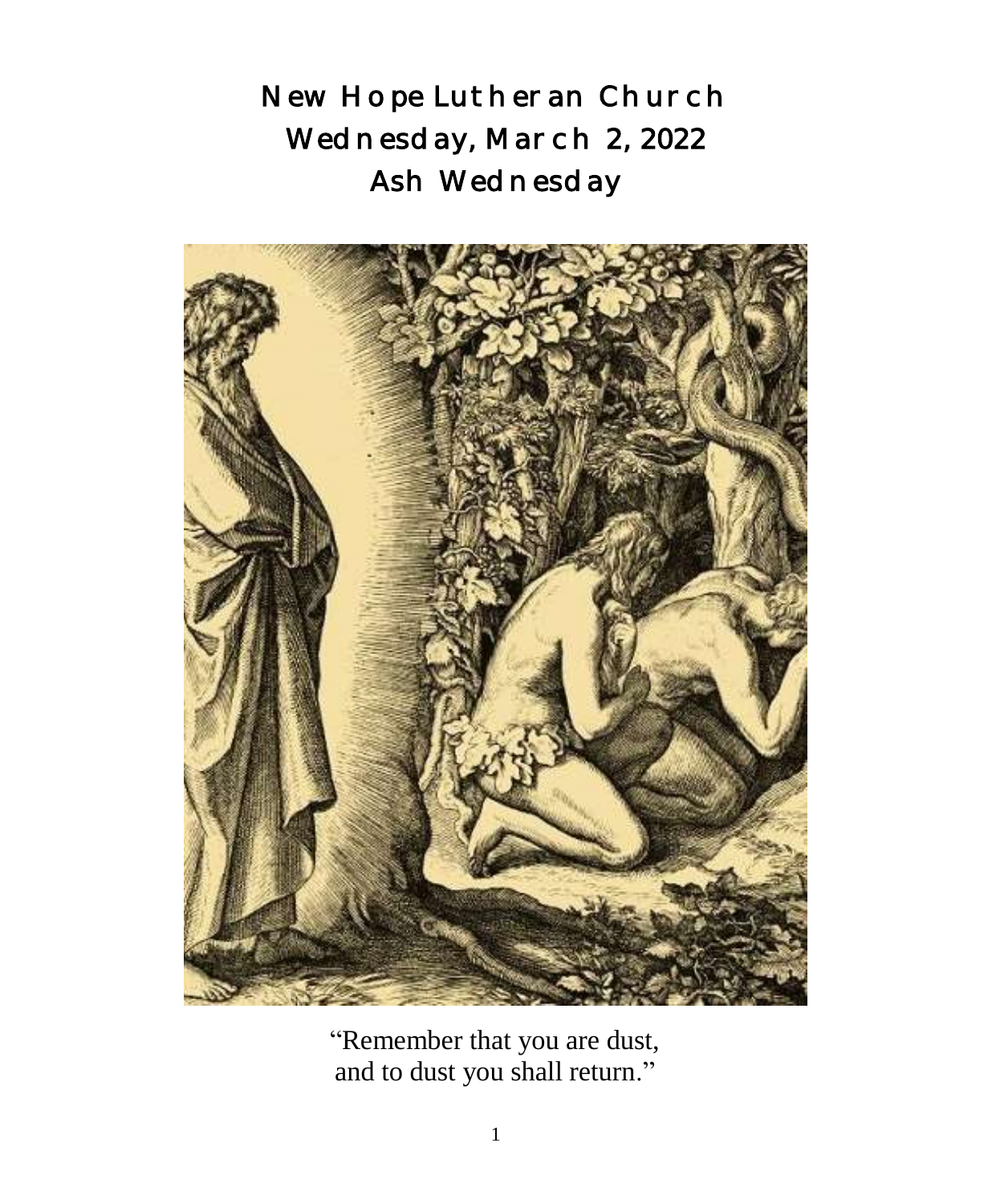## Ash Wednesday

### *Stand*

P Dear brothers and sisters of our Lord Jesus Christ, on this day the Church begins a holy season of prayerful and penitential reflection. Our attention is especially directed to the holy sufferings and death of our Lord Jesus Christ.

From ancient times the season of Lent has been kept as a time of special devotion, selfdenial, and humble repentance born of a faithful heart that dwells confidently on His Word and draws from it life and hope.

Let us pray that our dear Father in heaven, for the sake of His beloved Son and in the power of His Holy Spirit, might richly bless this Lententide for us so that we may come to Easter with glad hearts and keep the feast in sincerity and truth.

### *Kneel/Stand*

*Silence for reflection.*

- P O Lord,
- C **have mercy.**
- P O Christ.
- C **have mercy.**
- P O Lord,
- C **have mercy.**
- P O Christ.
- C **hear us.**
- $\overline{P}$  God the Father in heaven,
- C **have mercy.**
- P God the Son, Redeemer of the world,
- C **have mercy.**
- P God the Holy Spirit,
- C **have mercy.**
- $\mathbf{P}$  Be gracious to us.
- C **Spare us, good Lord.**
- $\left| \mathbf{P} \right|$  Be gracious to us.
- C **Help us, good Lord.**
- $\boxed{\mathbf{P}}$  By the mystery of Your holy incarnation; by Your holy nativity;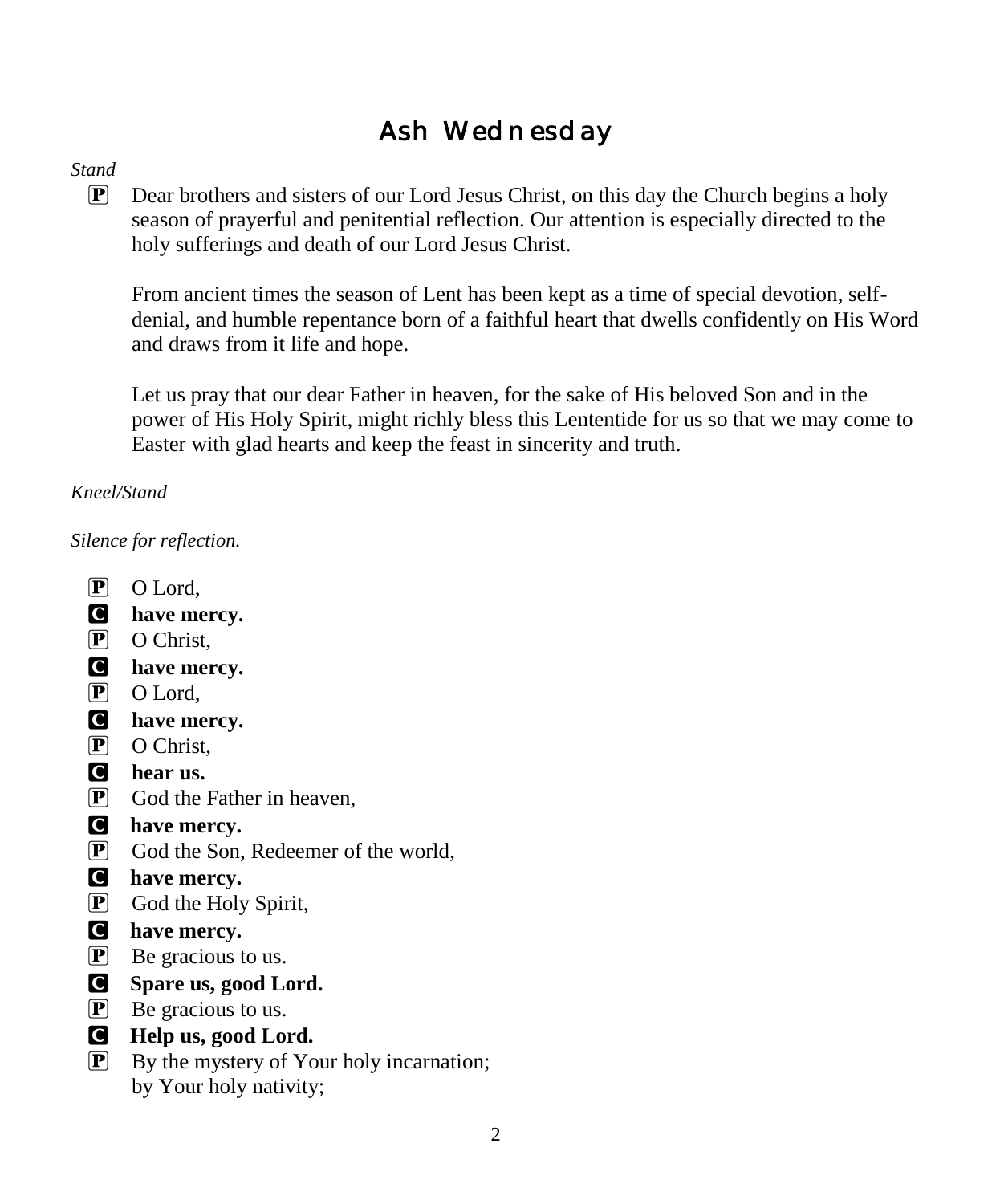by Your baptism, fasting, and temptation; by Your agony and bloody sweat; by Your cross and passion; by Your precious death and burial; by Your glorious resurrection and ascension; and by the coming of the Holy Spirit, the Comforter: C **Help us, good Lord.**  $\boxed{\mathbf{P}}$  In all time of our tribulation; in all time of our prosperity; in the hour of death; and in the day of judgment: C **Help us, good Lord.** P We poor sinners implore You C **to hear us, O Lord.** P To prosper the preaching of Your Word; to bless our prayer and meditation; to strengthen and preserve us in the true faith; and to give heart to our sorrow and strength to our repentance: C **We implore You to hear us, good Lord.**  $\overline{P}$  To draw all to Yourself; to bless those who are instructed in the faith; to watch over and console the poor, the sick, the distressed, the lonely, the forsaken, the abandoned, and all who stand in need of our prayers; to give abundant blessing to all works of mercy; and to have mercy on us all: C **We implore You to hear us, good Lord.**  $\overline{P}$  To turn our hearts to You; to turn the hearts of our enemies, persecutors, and slanderers; and graciously to hear our prayers: C **We implore You to hear us, good Lord.** P Lord Jesus Christ, Son of God, C **we implore You to hear us.** P Christ, the Lamb of God, who takes away the sin of the world, C **have mercy.** P Christ, the Lamb of God, who takes away the sin of the world, C **have mercy.** P Christ, the Lamb of God, who takes away the sin of the world, C **grant us Your peace.** P O Christ, C **hear us.** P O Lord,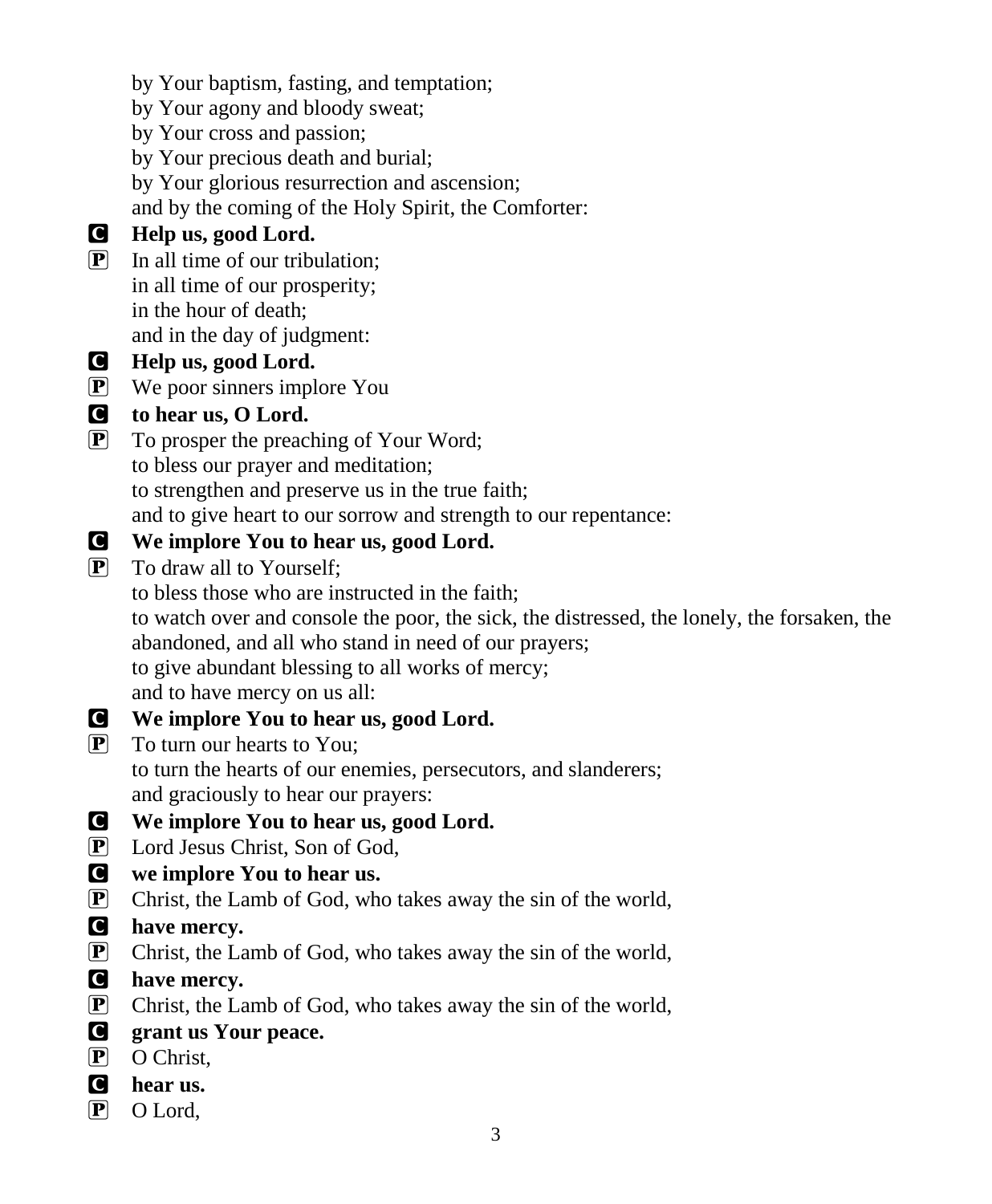- C **have mercy.**
- P O Christ.
- C **have mercy.**
- P O Lord,
- C **have mercy. Amen.**
- $\mathbb{P}$  O God, You desire not the death of sinners, but rather that they turn from their wickedness and live. We implore You to have compassion on the frailty of our mortal nature, for we acknowledge that we are dust and to dust we shall return. Mercifully pardon our sins that we may obtain the promises You have laid up for those who are repentant; through Jesus Christ, Your Son, our Lord, who lives and reigns with You and the Holy Spirit, one God, now and forever.

C **Amen.**

*Sit*

## The Imposition of Ashes

*The ushers will invite you forward to receive ashes from Pastor at the front of the nave. Using the right thumb, the pastor places the ashes on the forehead of each person in the sign of the cross, saying:*

P Remember that you are dust, and to dust you shall return.

*After receiving the ashes, each person returns to his place in silence. There is no statement of dismissal.*

## Corporate Confession and Absolution

### **Hymn of Confession: LSB 608**

*Please turn to page 290 in your hymnal for the rite of corporate confession and absolution. The pastor will pronounce the absolution on page 291 from the altar while congregants remain standing or kneeling at their pew.*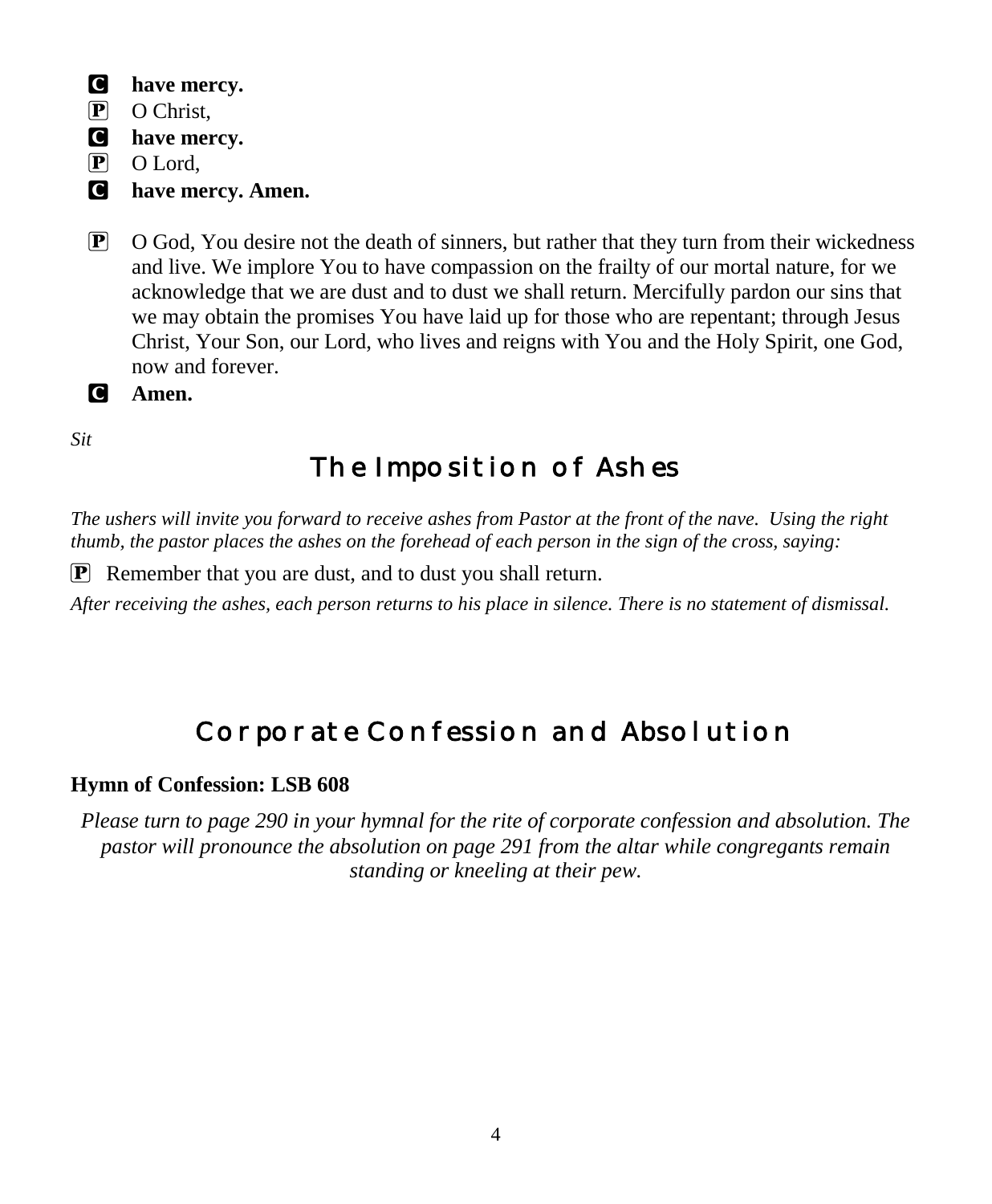## Service of the Word



**Kyrie** *LSB 152*

 $\Delta$  In peace let us pray to the Lord.



For the peace from above and for our salvation let us pray to the Lord.

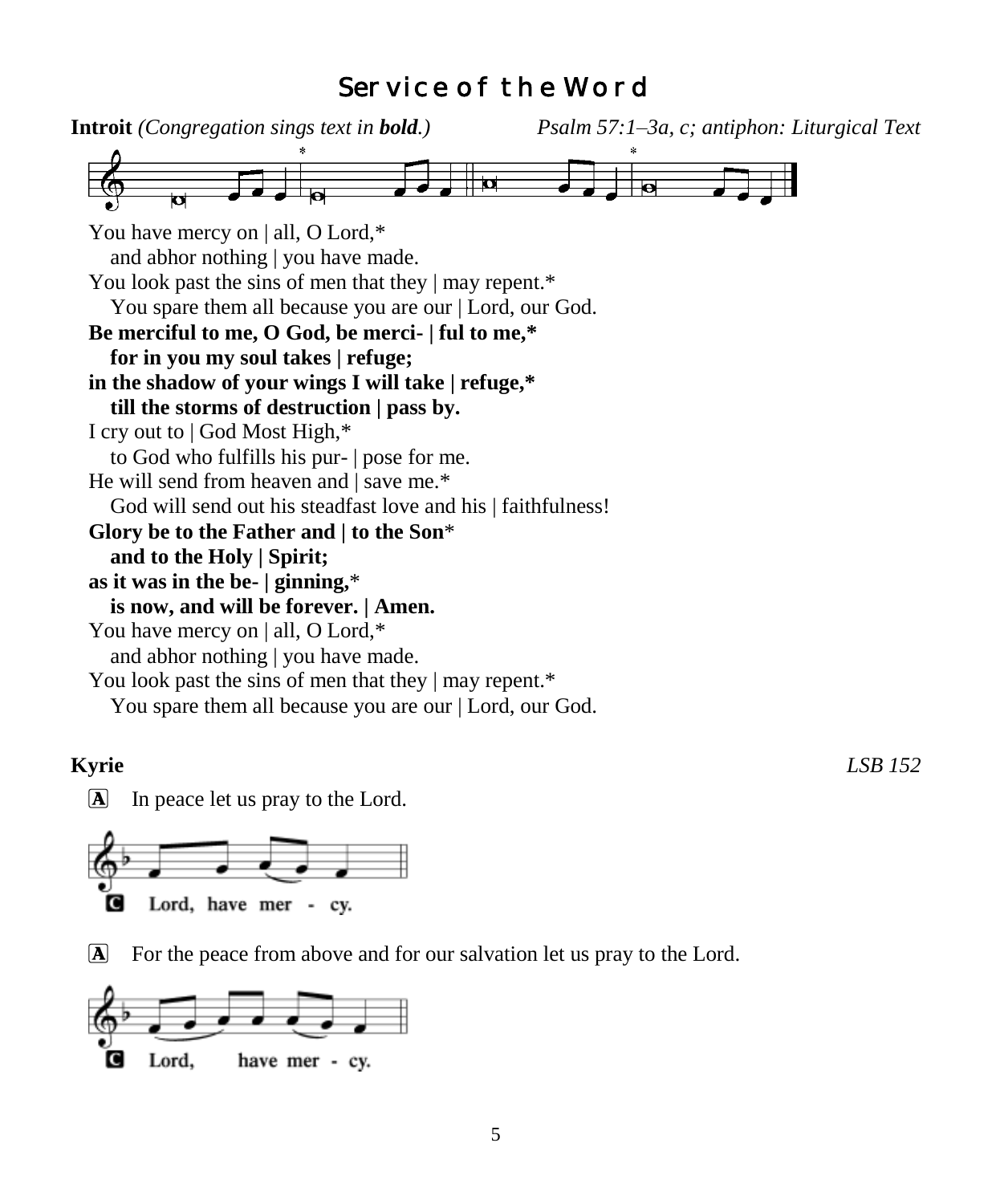A For the peace of the whole world, for the well-being of the Church of God, and for the unity of all let us pray to the Lord.



A For this holy house and for all who offer here their worship and praise let us pray to the Lord.



A Help, save, comfort, and defend us, gracious Lord.



### *Sit*

### **Salutation and Collect of the Day**

**P** The Lord be with you.



P Let us pray.

Almighty and everlasting God, You despise nothing You have made and forgive the sins of all who are penitent. Create in us new and contrite hearts that lamenting our sins and acknowledging our wretchedness we may receive from You full pardon and forgiveness; through Jesus Christ, Your Son, our Lord, who lives and reigns with You and the Holy Spirit, one God, now and forever.

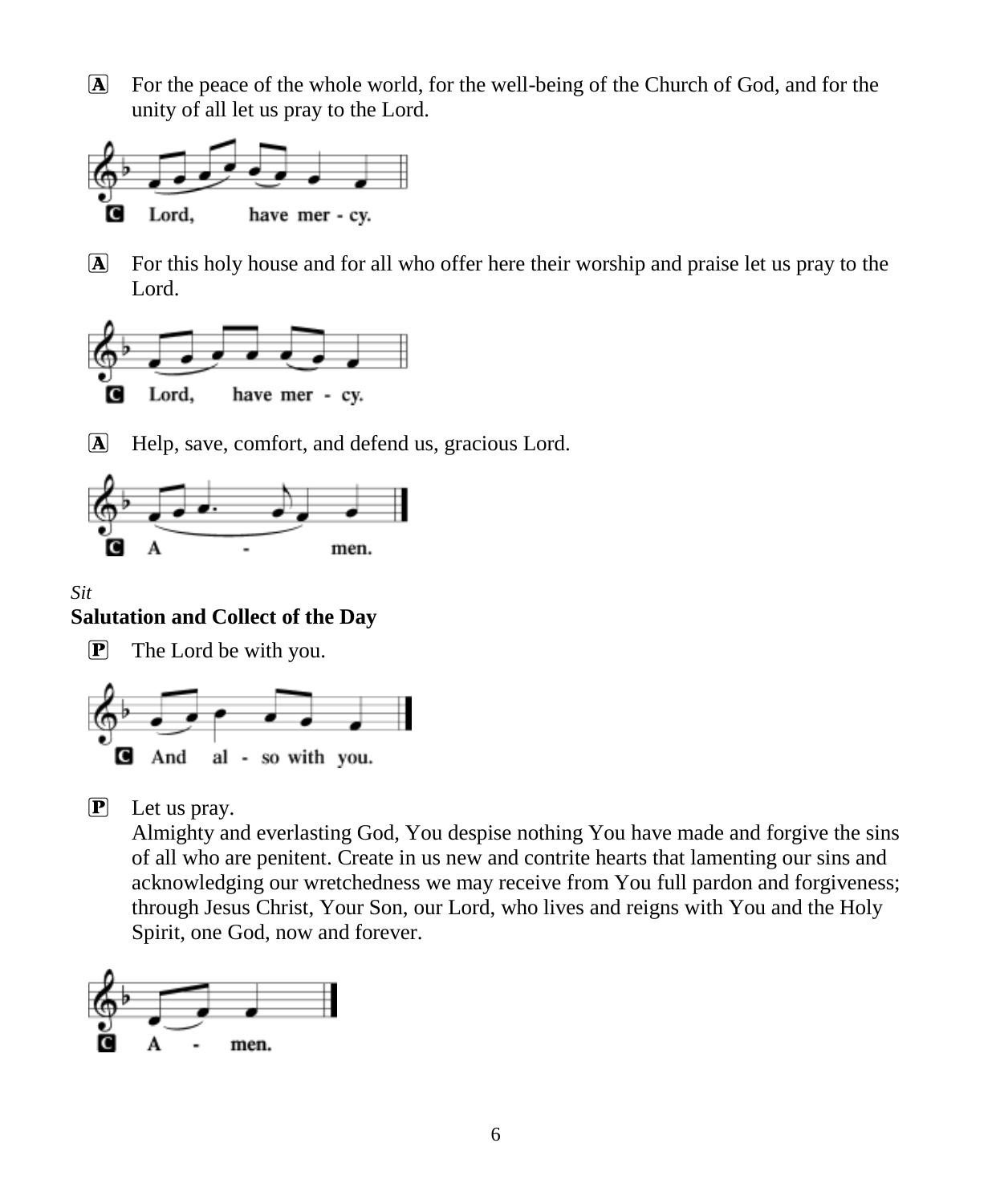### **Old Testament Reading** *Jonah 3:1–10*

<sup>1</sup>Then the word of the LORD came to Jonah the second time, saying,  $24$ <sup>24</sup>Arise, go to Nineveh, that great city, and call out against it the message that I tell you." <sup>3</sup>So Jonah arose and went to Nineveh, according to the word of the LORD. Now Nineveh was an exceedingly great city, three days' journey in breadth. <sup>4</sup>Jonah began to go into the city, going a day's journey. And he called out, "Yet forty days, and Nineveh shall be overthrown!" <sup>5</sup>And the people of Nineveh believed God. They called for a fast and put on sackcloth, from the greatest of them to the least of them.

<sup>6</sup>The word reached the king of Nineveh, and he arose from his throne, removed his robe, covered himself with sackcloth, and sat in ashes. <sup>7</sup>And he issued a proclamation and published through Nineveh, "By the decree of the king and his nobles: Let neither man nor beast, herd nor flock, taste anything. Let them not feed or drink water, <sup>8</sup>but let man and beast be covered with sackcloth, and let them call out mightily to God. Let everyone turn from his evil way and from the violence that is in his hands. <sup>9</sup>Who knows? God may turn and relent and turn from his fierce anger, so that we may not perish."

<sup>10</sup>When God saw what they did, how they turned from their evil way, God relented of the disaster that he had said he would do to them, and he did not do it.

A This is the Word of the Lord.

C **Thanks be to God.**



Be merciful to me, O God, be merci- | ful to me,\* for in you my soul takes | refuge.

He will send from heaven and | save me;\* he will put to shame him who tramples | on me.

### **Epistle** *2 Peter 1:2–11*

<sup>2</sup>May grace and peace be multiplied to you in the knowledge of God and of Jesus our Lord. <sup>3</sup>His divine power has granted to us all things that pertain to life and godliness, through the knowledge of him who called us to his own glory and excellence, <sup>4</sup>by which he has granted to us his precious and very great promises, so that through them you may become partakers of the divine nature, having escaped from the corruption that is in the world because of sinful desire. <sup>5</sup>For this very reason, make every effort to supplement your faith with virtue, and virtue with knowledge, <sup>6</sup> and knowledge with self-control, and self-control with steadfastness, and steadfastness with godliness, <sup>7</sup> and godliness with brotherly affection, and brotherly affection with love. <sup>8</sup>For if these qualities are yours and are increasing, they keep you from being ineffective or unfruitful in the knowledge of our Lord Jesus Christ. <sup>9</sup>For whoever lacks these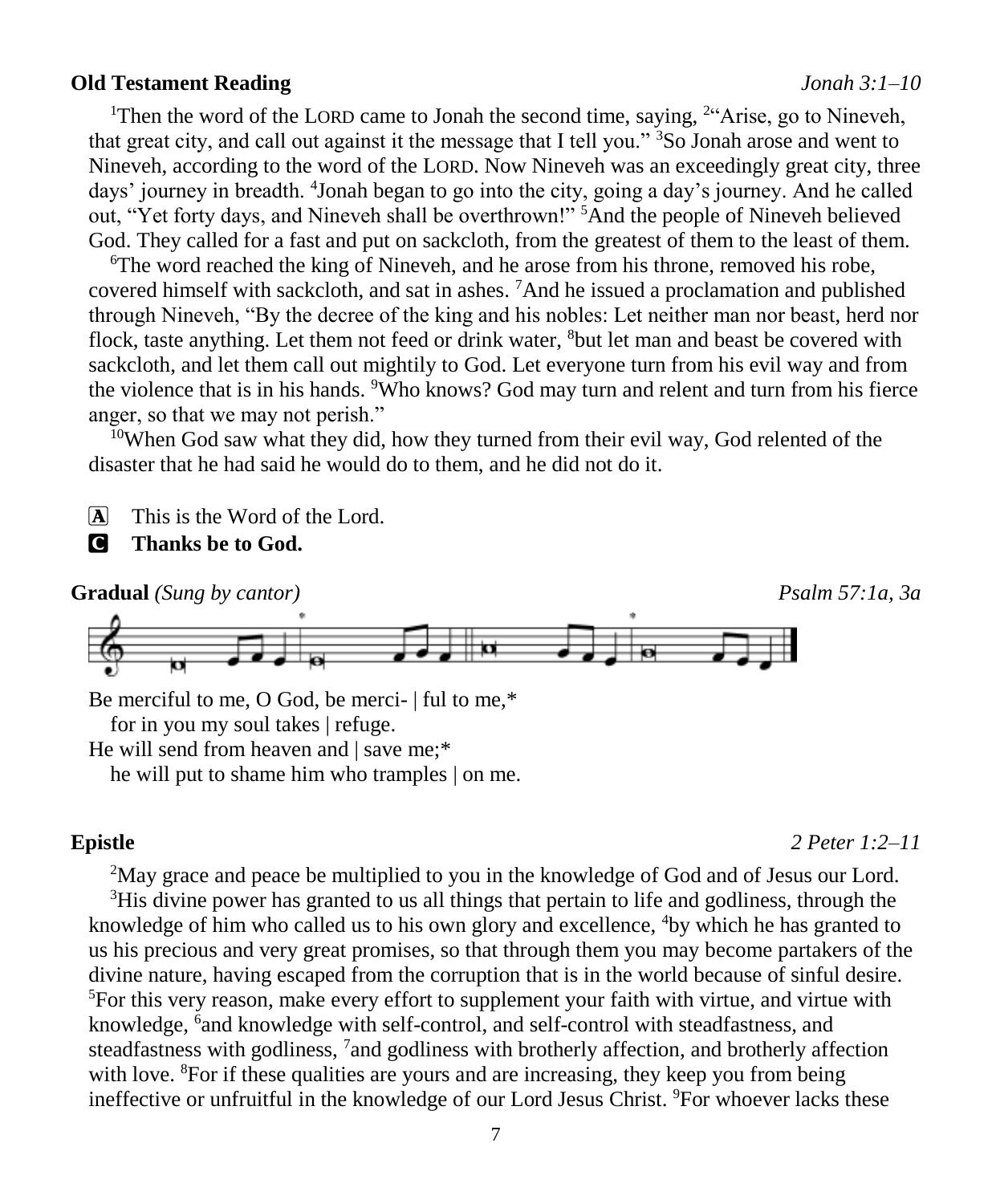qualities is so nearsighted that he is blind, having forgotten that he was cleansed from his former sins. <sup>10</sup>Therefore, brothers, be all the more diligent to make your calling and election sure, for if you practice these qualities you will never fall.  $^{11}$ For in this way there will be richly provided for you an entrance into the eternal kingdom of our Lord and Savior Jesus Christ.

 $\overline{A}$  This is the Word of the Lord.

**C** Thanks be to God.

### **Hymn: 419 Savior, When in Dust to Thee**

*Stand*



**nor repay us according to our in- | iquities.**

**Do not remember against us our former in- | iquities;\***

**let your compassion come speedily to | meet us.**

Help us, O God of our sal- | vation,\*

for the glory | of your name.

**Holy Gospel** *Matthew 6:1–6, 16–21*

P The Holy Gospel according to St. Matthew, the sixth chapter.



<sup>1</sup>[Jesus said:] "Beware of practicing your righteousness before other people in order to be seen by them, for then you will have no reward from your Father who is in heaven.

<sup>2</sup> Thus, when you give to the needy, sound no trumpet before you, as the hypocrites do in the synagogues and in the streets, that they may be praised by others. Truly, I say to you, they have received their reward. <sup>3</sup>But when you give to the needy, do not let your left hand know what your right hand is doing, <sup>4</sup>so that your giving may be in secret. And your Father who sees in secret will reward you.

<sup>5</sup>" And when you pray, you must not be like the hypocrites. For they love to stand and pray in the synagogues and at the street corners, that they may be seen by others. Truly, I say to you,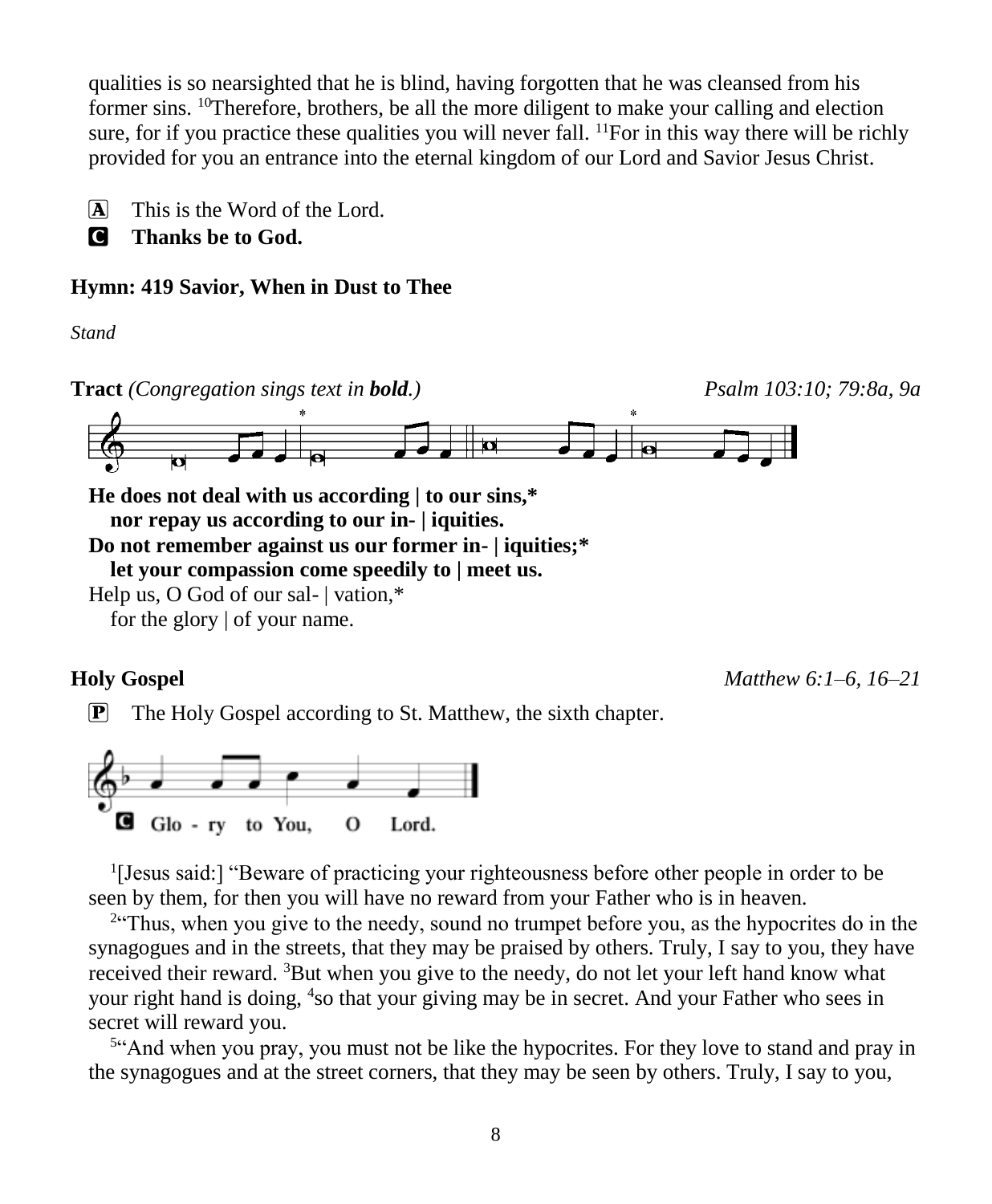they have received their reward. <sup>6</sup>But when you pray, go into your room and shut the door and pray to your Father who is in secret. And your Father who sees in secret will reward you. . . .

<sup>16"</sup>And when you fast, do not look gloomy like the hypocrites, for they disfigure their faces that their fasting may be seen by others. Truly, I say to you, they have received their reward. <sup>17</sup>But when you fast, anoint your head and wash your face,  $18$ that your fasting may not be seen by others but by your Father who is in secret. And your Father who sees in secret will reward you.

<sup>194</sup> Do not lay up for yourselves treasures on earth, where moth and rust destroy and where thieves break in and steal, <sup>20</sup>but lay up for yourselves treasures in heaven, where neither moth nor rust destroys and where thieves do not break in and steal. <sup>21</sup>For where your treasure is, there your heart will be also."

P This is the Gospel of the Lord.



### **Nicene Creed**

C **I believe in one God, the Father Almighty, maker of heaven and earth and of all things visible and invisible.**

**And in one Lord Jesus Christ, the only-begotten Son of God, begotten of His Father before all worlds, God of God, Light of Light, very God of very God, begotten, not made, being of one substance with the Father, by whom all things were made; who for us men and for our salvation came down from heaven and was incarnate by the Holy Spirit of the virgin Mary and was made man; and was crucified also for us under Pontius Pilate. He suffered and was buried. And the third day He rose again according to the Scriptures and ascended into heaven and sits at the right hand of the Father. And He will come again with glory to judge both the living and the dead, whose kingdom will have no end.**

**And I believe in the Holy Spirit, the Lord and giver of life, who proceeds from the Father and the Son, who with the Father and the Son together is worshiped and glorified, who spoke by the prophets. And I believe in one holy Christian and apostolic Church, I acknowledge one Baptism for the remission of sins, and I look for**  the resurrection of the dead and the life  $\pm$  of the world to come. Amen.

### *Sit*

**Hymn of the Day: 607 From Depths of Woe I Cry to Thee**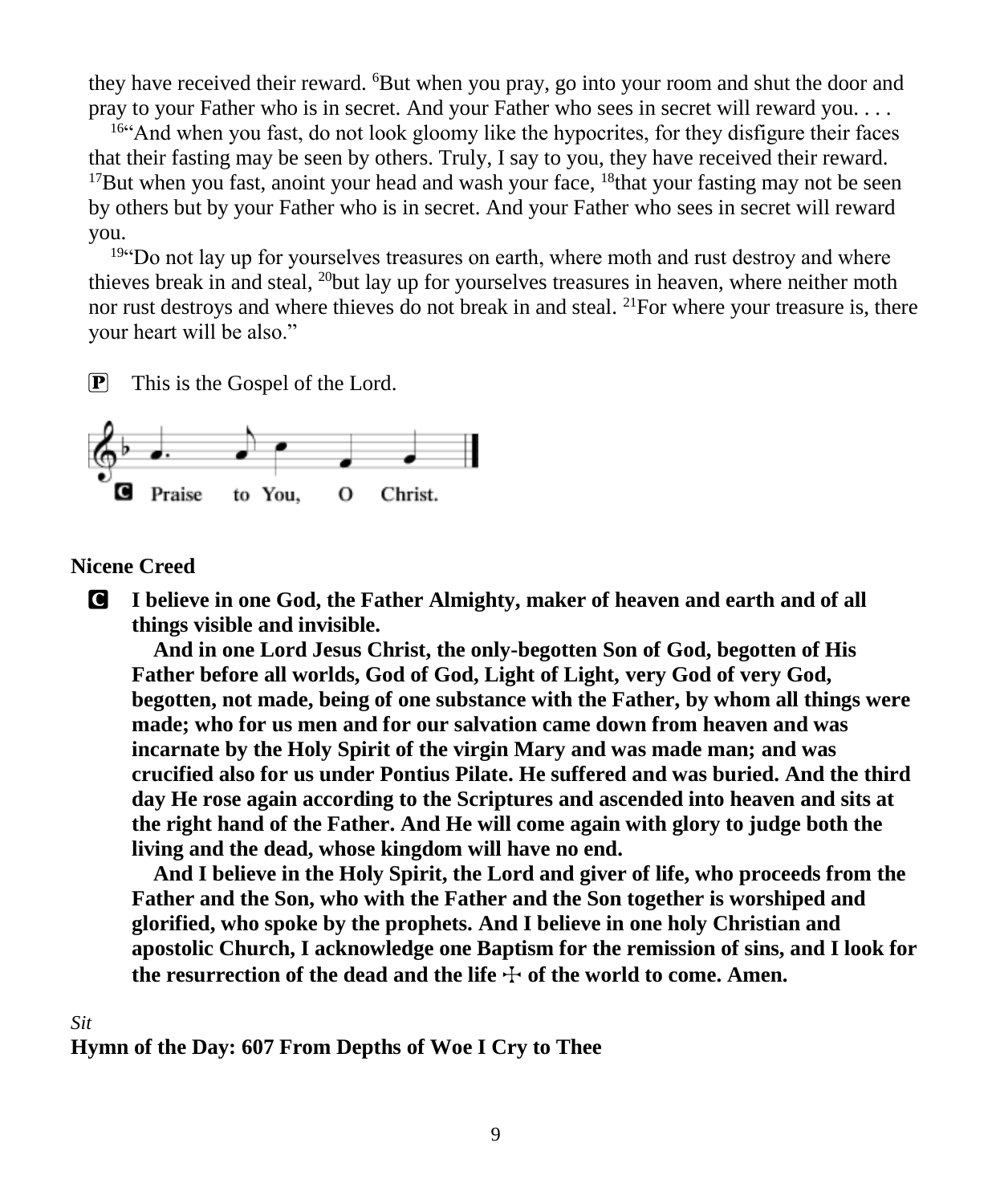### **Sermon**

### **Prayer of the Church**

### **Offering** *(After the service, please place your offering in the plate near the sanctuary doors.)*

*Stand*

**Offertory** *LSB 159* What shall I ren-der to the Lord C for all His ben-e-fits to me? I will of - fer the sac-ri-fice of thanks-giv - ing and will call on the name of the Lord. I will take the cup of salva - tion and will call on the name of the Lord. I will pay my vows to the Lord now in the pres-ence of all His peo-ple, in the courts of the Lord's house, in the midst of you, O Je - ru - sa-lem.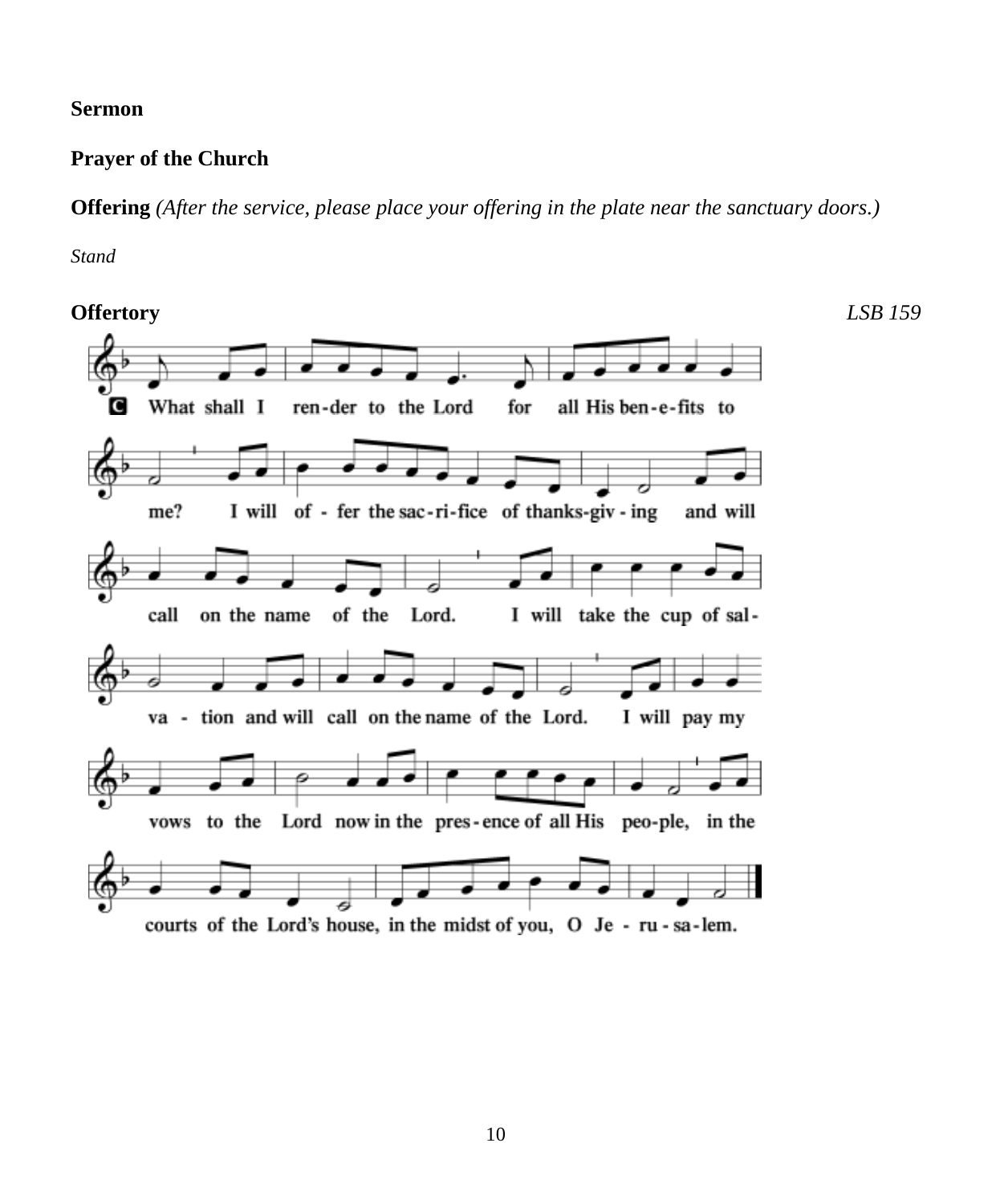## Service of the Sacrament

*God's Word states that in the Lord's Supper Jesus offers His true body and blood for the forgiveness of sins (Matt. 26:28), that partaking of this Supper together is a confession of our unity in faith (1 Cor. 10:16–17) and that the body and blood of Jesus can be received to one's harm (1 Cor. 11:27–32). Out of love for those who commune, New Hope Lutheran Church communes only those who*

*1. Have been taught and examined in the Christian faith,* 

*2. Confess their sins and trust in Christ for forgiveness,* 

*3. Have made a public confession of their agreement with us in this one Scriptural faith through membership in this congregation or another congregation of the Lutheran Church—Missouri Synod.* 

*4. Have spoken with the pastor prior to the service.*

*If you are not a communicant member of New Hope or another LCMS congregation, you are invited to come up for a blessing; please cross your arms during the distribution.*

**Preface** *LSB 160*

 $\boxed{\mathbf{P}}$  The Lord be with you.



P Lift up your hearts.



Let us give thanks to the Lord our God.



 $\mathbf{P}$  It is truly meet, right, and salutary that we should at all times and in all places give thanks to You, holy Lord, almighty Father, everlasting God, through Jesus Christ, our Lord, who overcame the assaults of the devil and gave His life as a ransom for many that with cleansed hearts we might be prepared joyfully to celebrate the paschal feast in sincerity and truth. Therefore with angels and archangels and with all the company of heaven we laud and magnify Your glorious name, evermore praising You and saying: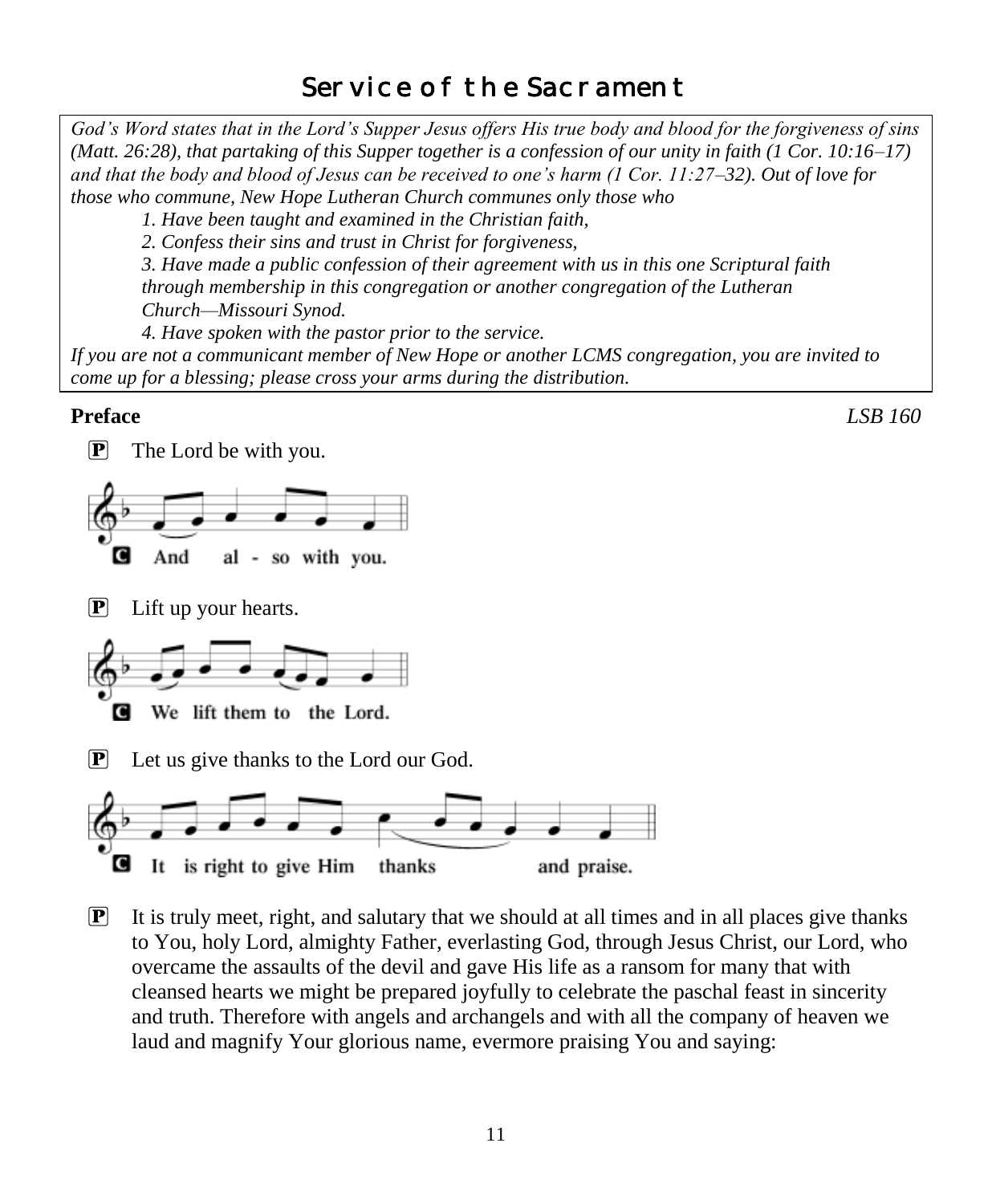**Sanctus** *LSB 161* ड ho - ly Lord, of pow'r and might: C  $Ho - ly,$ God ho lv, Heav-en and earth are full of Your glo-ry. Ho - san-na. Ho -Ho - san - na in the high - est. Bless-ed is He who san-na. comes in the name of the Lord. Ho-san-na in the high - est. **Prayer of Thanksgiving** *LSB 161* P Blessed are You…one God, now and forever. C **Amen. Lord's Prayer** *LSB 162* P Lord, remember us in Your kingdom and teach us to pray: C **Our Father… The Words of Our Lord Pax Domini** *LSB 163*

P The peace of the Lord be with you always.

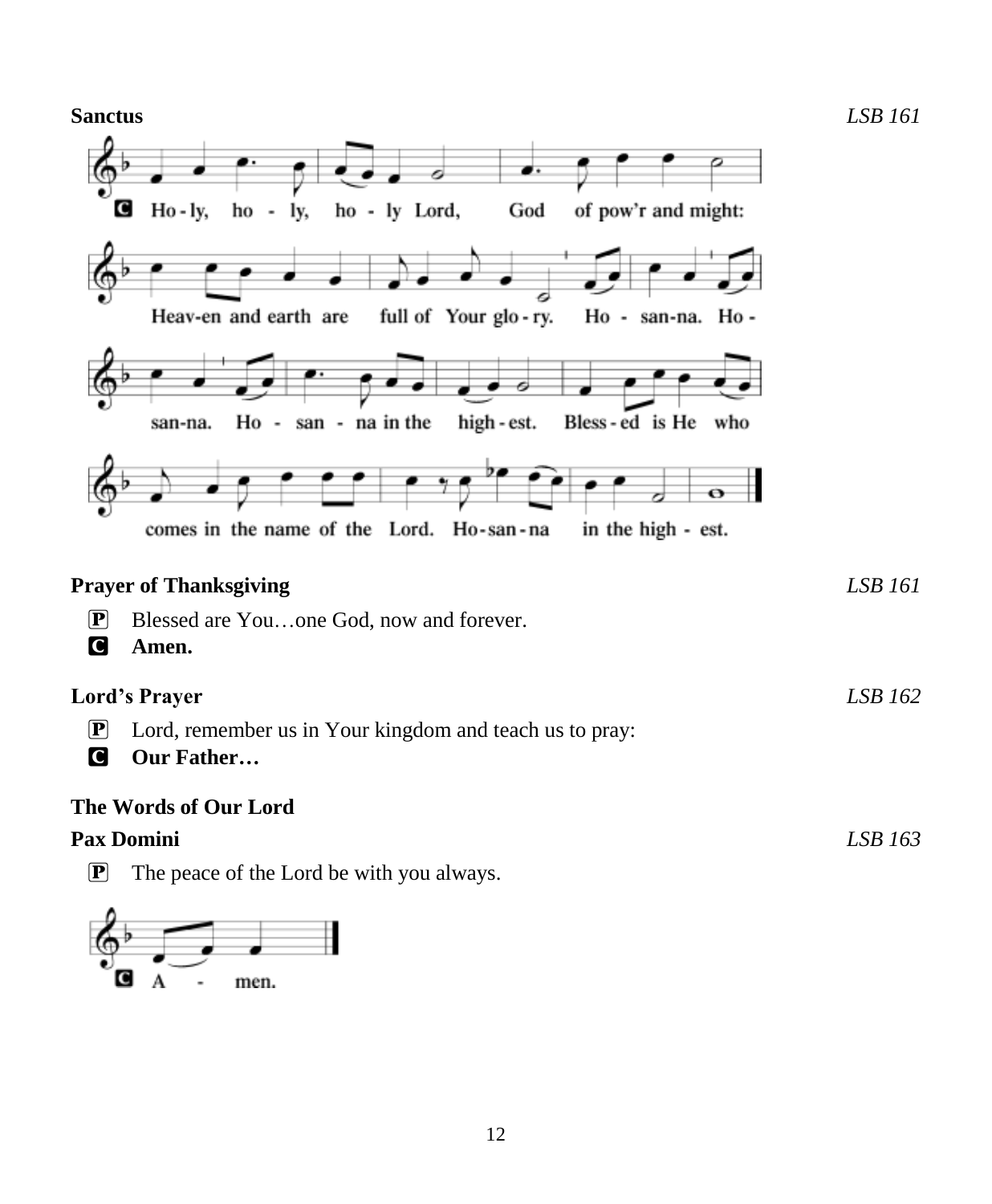

*Sit* **Distribution Hymns: 438 A Lamb Goes Uncomplaining Forth 562 All Mankind Fell in Adam's Fall**

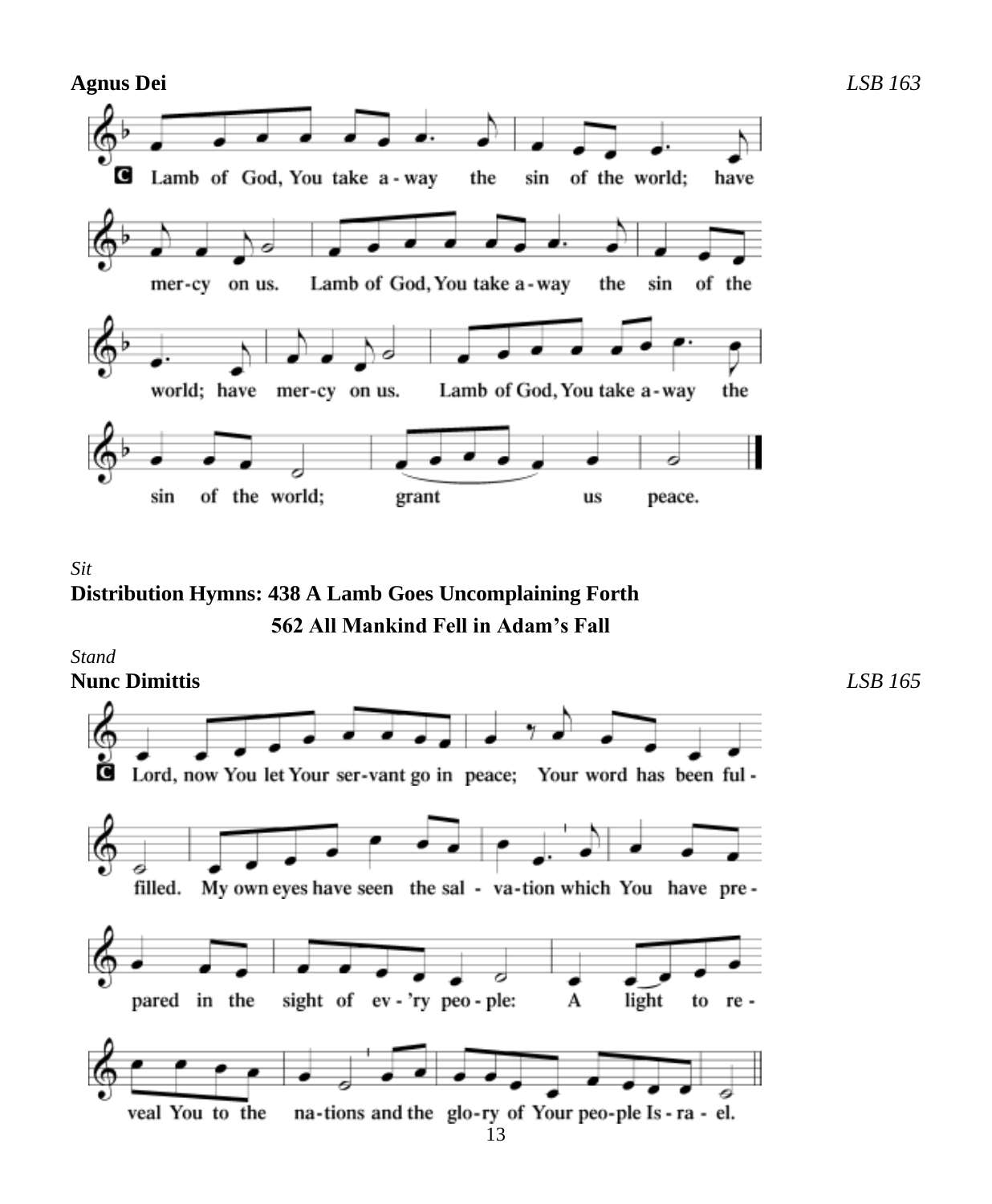

### **Post-Communion Collect**

A Let us pray.

We give thanks to You, almighty God, that You have refreshed us through this salutary gift, and we implore You that of Your mercy You would strengthen us through the same in faith toward You and in fervent love toward one another; through Jesus Christ, Your Son, our Lord, who lives and reigns with You and the Holy Spirit, one God, now and forever.



### **Benediction** *LSB 166*

 $\boxed{\mathbf{P}}$  The Lord bless you and keep you. The Lord make His face shine on you and be gracious to you. The Lord look upon you with favor and  $\pm$  give you peace.



**Hymn to Depart: 659 Lord of Our Life**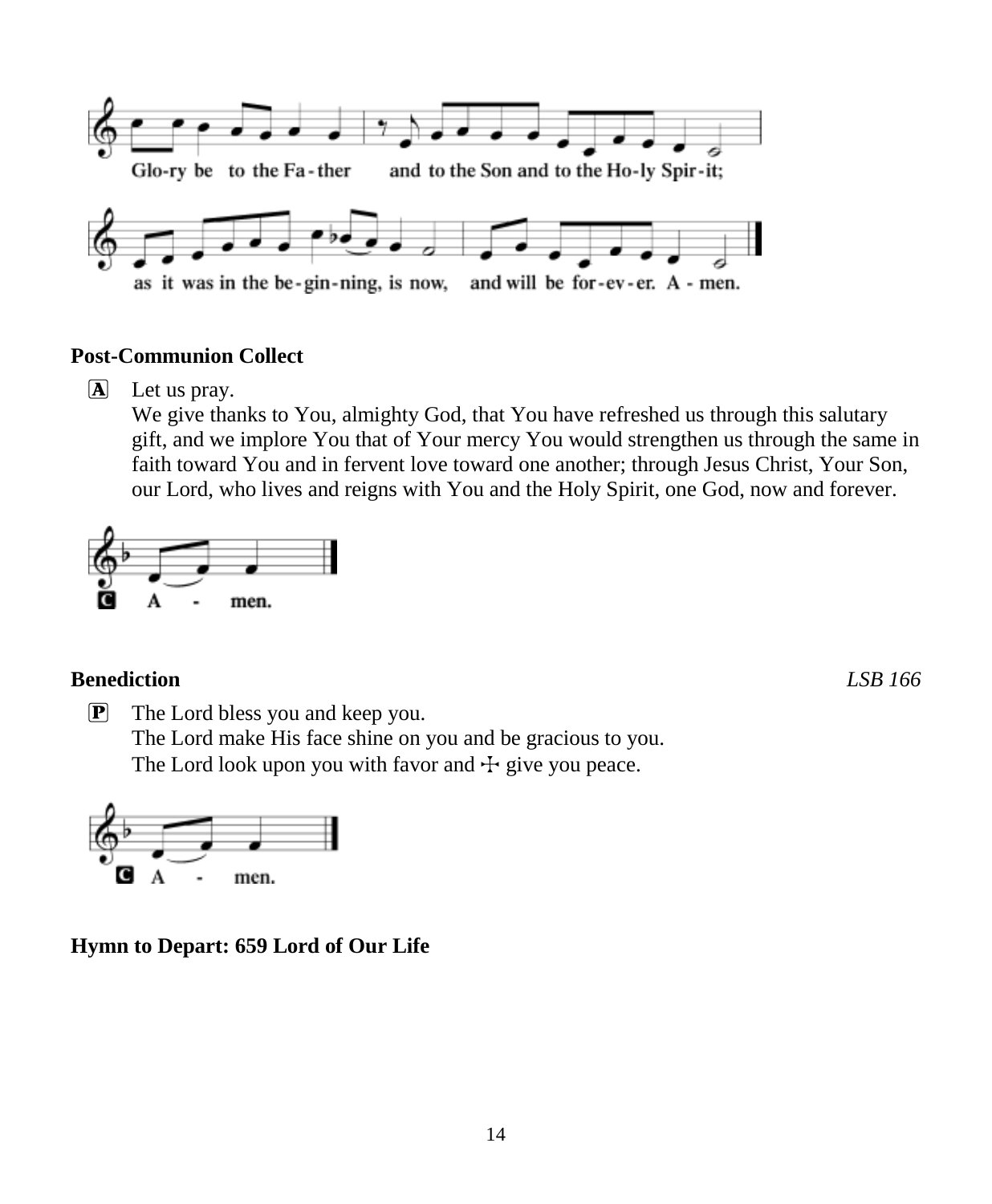# The Season of Lent

Our liturgical preparation for Easter takes place through three distinct periods or steps. The first was Pre-lent. The second is Lent which is the time between Ash Wednesday and Judica. The final step is Passiontide and Holy Week.

**ASH WEDNESDAY** takes its name from the ceremony of ashes. We begin our journey by mourning for our sins and setting our faces toward Jerusalem. The Sundays are all given Latin names. Those names come from the first word or phrase of the Introit ("entrance" Psalm) assigned for the day.

The first Sunday is called **INVOCABIT,** which means "he will call." It comes from Psalm 91: "He will call upon me and I will answer him. The Gospel is Our Lord's temptation in the dessert and the Psalmist gives voice to Our Lord's prayer as He faces Satan in order to deliver us from evil.

The second Sunday is called **REMINISCERE,** which means "remember." It comes from Psalm 25: "Remember, O Lord, Your tender mercies and Your loving-kindnesses." The Gospel is the account of the Canaanite woman begging Our Lord to help her demonpossessed daughter. The woman holds Our Lord to His Word. She insists that He remember His promises and be the Messiah.

The third Sunday is called **OCULI**, which means "My eyes." It also comes from Psalm 25: "Mine eyes are ever toward the Lord, for He shall pluck my feet out of the net." The Gospel recounts the healing of a deaf and mute man. His eyes were rightly on the Lord.

The fourth Sunday is called **LAETARE,** which means "rejoice." It comes from Isaiah 66: "Rejoice with Jerusalem, and be glad with her; all you who love her." The Gospel is the feeding of the five thousand who had ample cause for rejoicing. The fifth Sunday, **JUDICA,** is the beginning of Passiontide.

In Lent, we continue to abstain from the "Alleluias" and Greater Gloria. The color is violet to signify mourning for a monarch. As is the case with all fasting in Christendom, we give things up to subdue our flesh and to enhance our joy in them when they return. For the time comes, indeed, when we shall fast no more.

This season is meant to order our hearts and minds upon not only on the terrible cost of Our Lord's gracious sacrifice on our behalf but also on His willingness to be our Savior